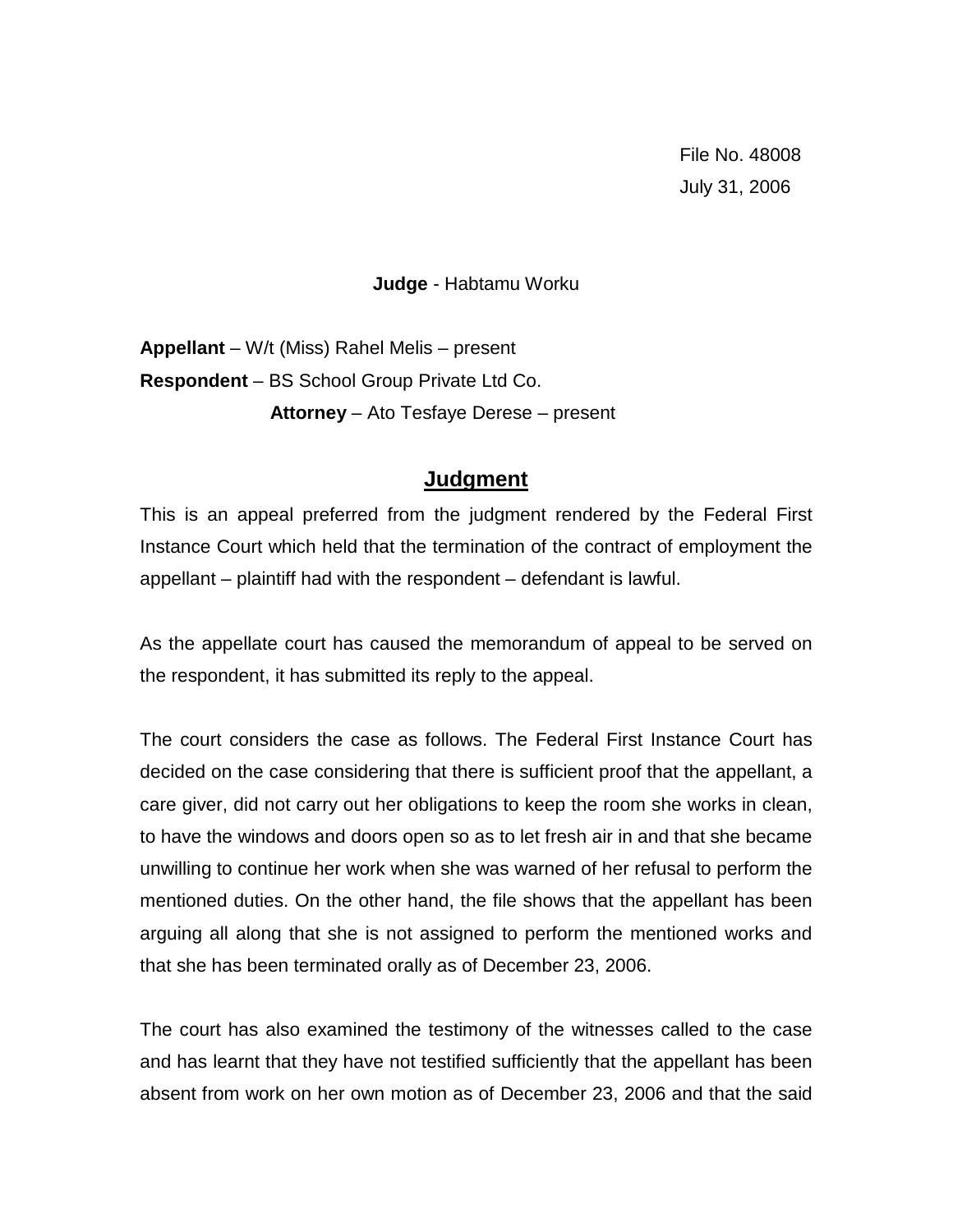duties were assigned specifically to the appellant. Again the lower court has rejected the testimony of the appellant's witnesses who were called to testify that the appellant was not assigned to perform the above mentioned works on the ground that they are not impartial as they are the plaintiff's co-workers and that their testimony is irrelevant as regards the termination of the contract of employment.

Hence the appellate court understands that the lower court, i.e., the Federal First Instance court has been inconsistent as it has rejected the evidence the appellant had produced for the above mentioned reasons and at the same time has based its decision on the non performance of the duties which are said to be assigned to the appellant, though contended by her.

Reverting to the merits of the case, the appellate court has found it important to primarily examine on which party the burden of proof shall rest regarding the obligation of the appellant in those mentioned duties and the appellant's absence from work based on her unwillingness to act according to the warning. The court has also examined as to whether or not it is necessary to hear the evidence the appellant produces.

The labour law, Proclamation No. 377/2003, and the ILO Convention (No. 158) on termination of contract of employment which was adopted in 1982 and which Ethiopia has ratified, under article 4, state that "inadequate performance of duties" is one of the grounds for termination of contract of employment in relation with conduct of the worker.

Finally the court holds that those duties alleged to be assigned to the appellant and which were considered as the cause for the termination of the contract of employment in question and the allegation that the appellant has absented herself from work on her own motion are two points which shall constitute the issue of these case and that the employer shall produce sufficient evidence to